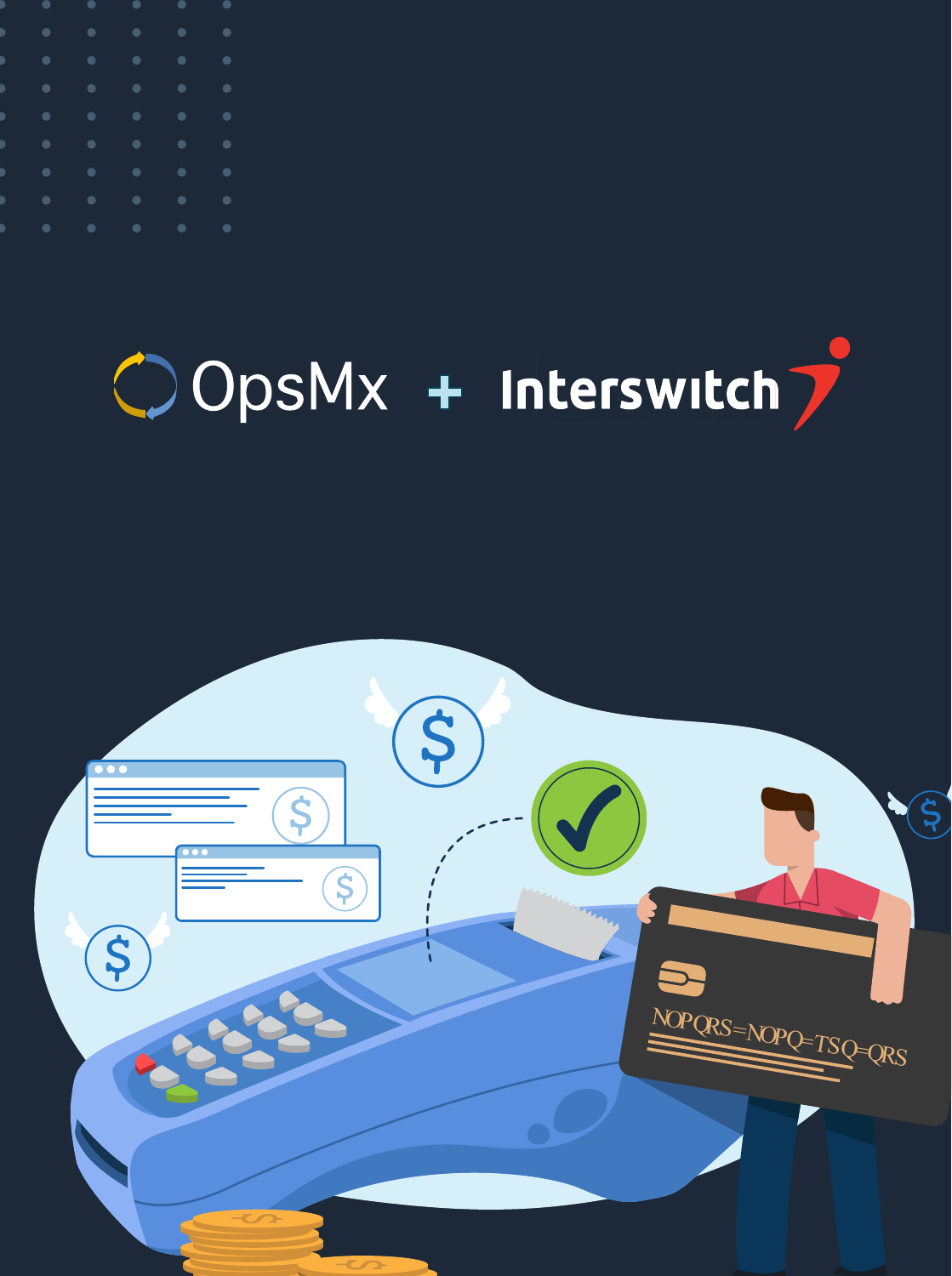# About **Interswitch**

Interswitch is a leading digital payment and commerce player in Africa. Interswitch has been instrumental in transforming Africa's payment landscape by rapidly developing the financial ecosystem. Interswitch is active across the payments value chain and offers a full suite of omnichannel payment solutions.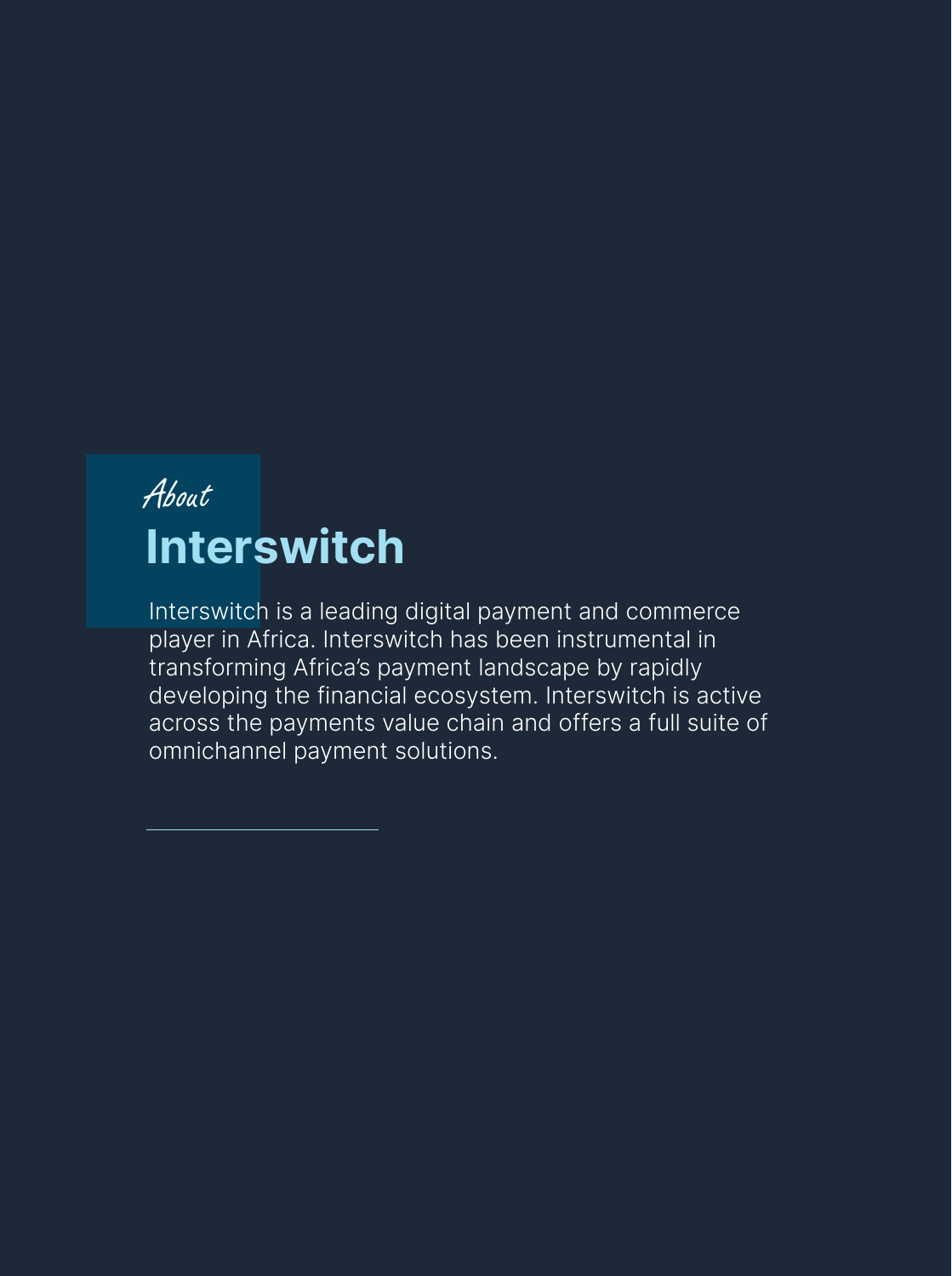# **The Challenge: To deliver frequent innovation and provide sustainable payment solutions**

Interswitch provides a network and payments platform across Africa and has been instrumental in the development of the Nigerian payments ecosystem. Interswitch has provided a full suite of Omni-channel payment solutions to critical mass in Africa, and wanted to accelerate the pace of innovation in the financial value chain. However, its software delivery process was full of challenges that impeded their pace of innovation.

## **Script-based deployment was time-consuming**

Interswitch migrated from traditional software to microservices and containerized applications. Initially, various teams wrote numerous scripts using Jenkins and SSH plugins to automate deployments into multiple environments. But, as the pace of innovation increased, they realized the non-standardized deployment process involved maintaining scripts that made software deployments slow and complex.

# **Complying with financial regulation was challenging**

Being in the finance industry, Interswitch has to strictly comply with regulations and standards. It was challenging for the IT team to manually address policy checks and adhere to SDLC regulations set by the compliance team. Moreover, it was difficult for their compliance managers to audit, and investigate non-compliance issues.

Interswitch needed a tool that could streamline the entire software delivery process, eliminate excessive dependence on tribal knowledge with respect to adherence to compliance requirements, and handle scale.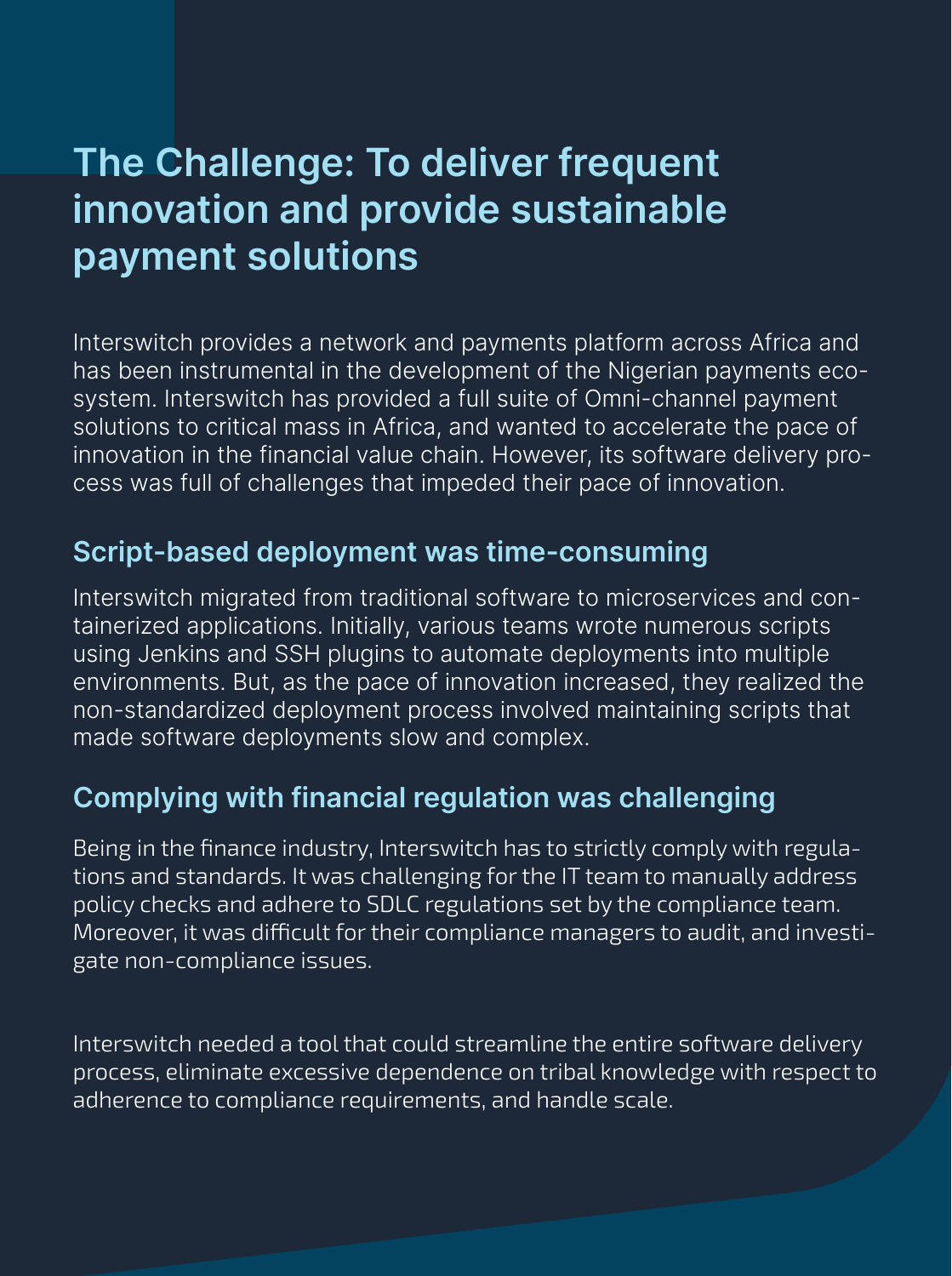# **Need for Secured Delivery**

Interswitch provides all the safeguards necessary to reduce the risk of loss, unauthorized access, disclosure of personal information. They store and process personal information in their own data centers. Interswitch IT uses firewalls and data encryption mechanisms to control access to its data centers.

For security reasons, they have their production Kubernetes clusters configured in on-prem data centers. And there was no proper mechanism to deliver applications automatically into secured clusters.

# **Solution: A scalable CD platform to speedily & safely deploy apps into Kubernetes**

After evaluating a few closed-source solutions, Interswitch chose OpsMx Intelligent Software Delivery platform because it provided them the extensible and scalable orchestration layer- OpsMx Enterprise for Spinnaker, based on open-source Spinnaker, and an intelligence layer- OpsMx Autopilot, to help the IT team deploy software safely and securely.

# **Automated software delivery process**

Interswitch is using OpsMx ISD to automate its end-to-end software delivery pipeline by integrating with various DevOps tools such as a source code management system (BitBucket), a CI system ( Jenkins), a vulnerability scanning tool (Sonarqube), and an artifact repository (JFrog). Their DevOps engineers and developers are using ISD to securely deploy applications into Azure Kubernetes Engine (AKE) and on-prem Kubernetes behind the firewall.

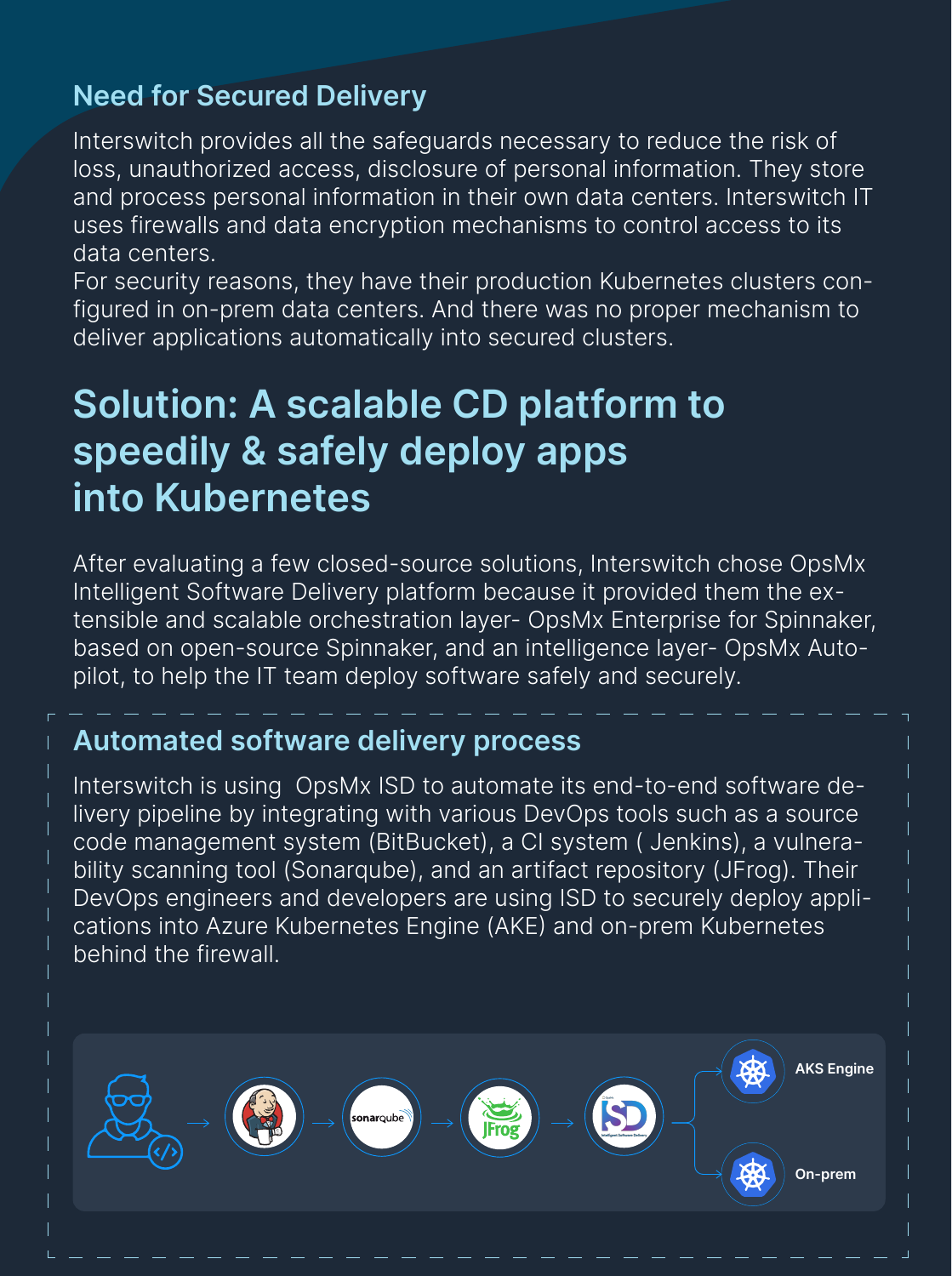#### **Delivering applications at scale**

Nearly 100 developers, 10 DevOps engineers, and project managers use ISD to orchestrate the deployment and delivery of their payment applications. Moreover, ISD provides a standardized way to deploy into Kubernetes clusters, which was earlier done through scripts like *Kubectl* commands.

### **Safe Release with Automated Canary Analysis**

Interswitch DevOps team use ISD to perform canary analysis and estimate the risk of a new software release. ISD Autopilot gathers metrics of canary and baseline pods and applies AI/ML to perform a risk assessment. It also carries out automated decisions to roll out or roll back the OES pipeline based on the risk score.

## **Compliance of SDLC process with finance regulation**

Autopilot helps the DevSecOps team to address the regulatory and compliance concerns by allowing them to define policies and enforce them in OES pipelines. A few examples of policies that are used in Autopilot policy gates are:

- valid YAML in Kubernetes manifest,
- production config files must not contain UAT parameters,
- Dockerfiles must be hardened and only use a compliant base image,
- only QA can approve automated tests,
- all security scans below 80% must be manually approved,
- Blackout Window Period,
- Terraform plans by developers must not have delete action in any resource other than a VM.

With the OpsMx ISD platform, all the software must pass through automated policy gates before getting into the production environment, thus ensuring security.

> With OpsMx, we have gone way ahead of what we could do with Spinnaker

Abdul Basit Kabir, DevOps Engineer, **Interswitch.**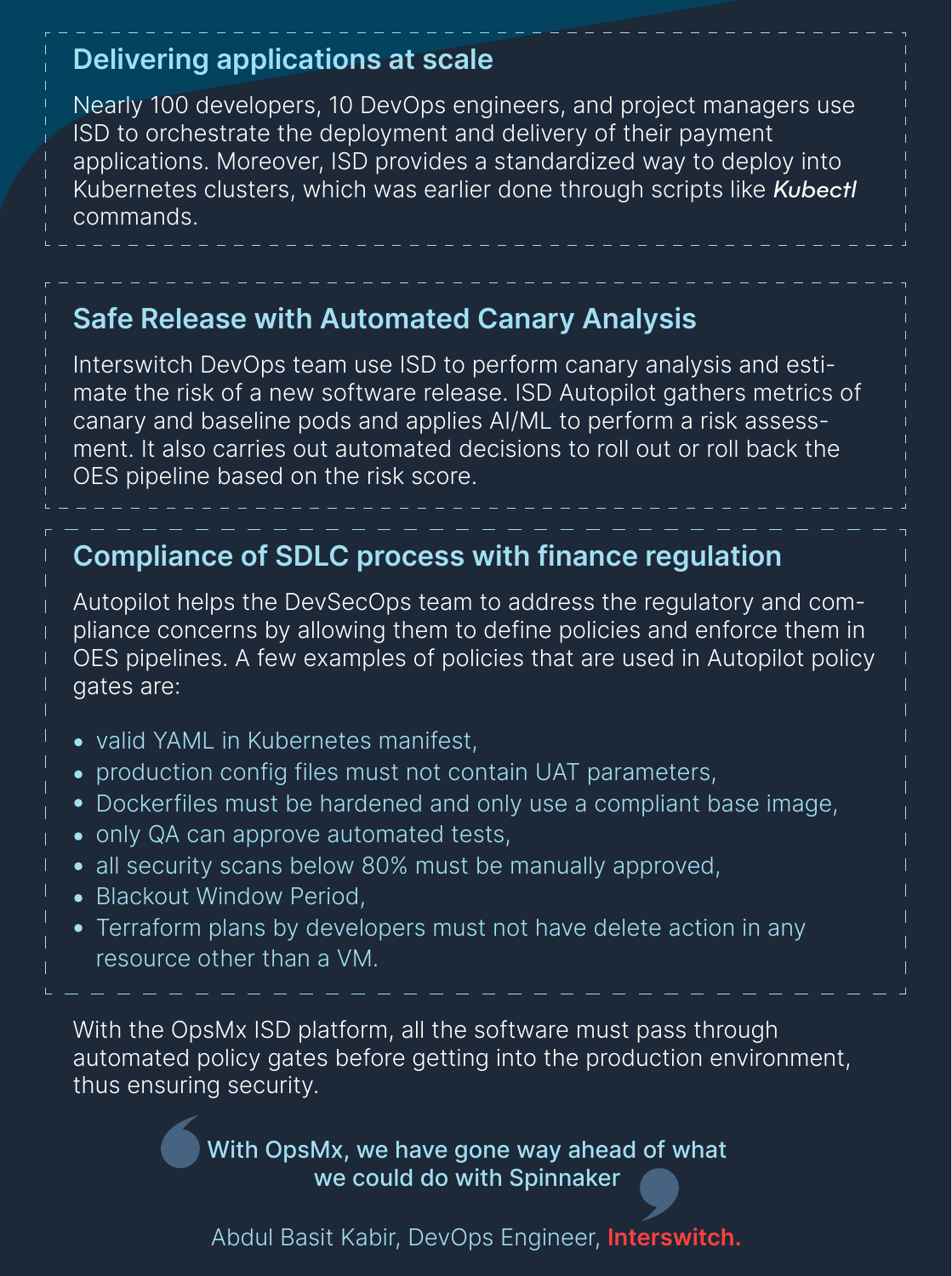#### **Automation of change management process**

Before OpsMx Intelligent Software Delivery (ISD), the change management process was difficult as stakeholders would take days to log into the ticketing system and approve or edit a ticket with respect to pipeline execution.

Today ISD has been integrated with ServiceDesk and custom stages are built in the pipeline to create and close a ticket on successful execution of the pipeline. Approval gates are also made a part of the ISD pipeline; which means instead of manually activating it, the ISD pipeline would automatically get promoted on approvals from the right manager.

## **End to End Deployment Visibility and Audit**

Autopilot provides the ability to identify deployment failures in the process of software delivery with end-to-end visibility, and tracks the progress of software delivery at all times, from dev to UAT to production. Stakeholders also get an Audit report for a particular time period on any policy violations, pipeline failures, wrong deployments, etc.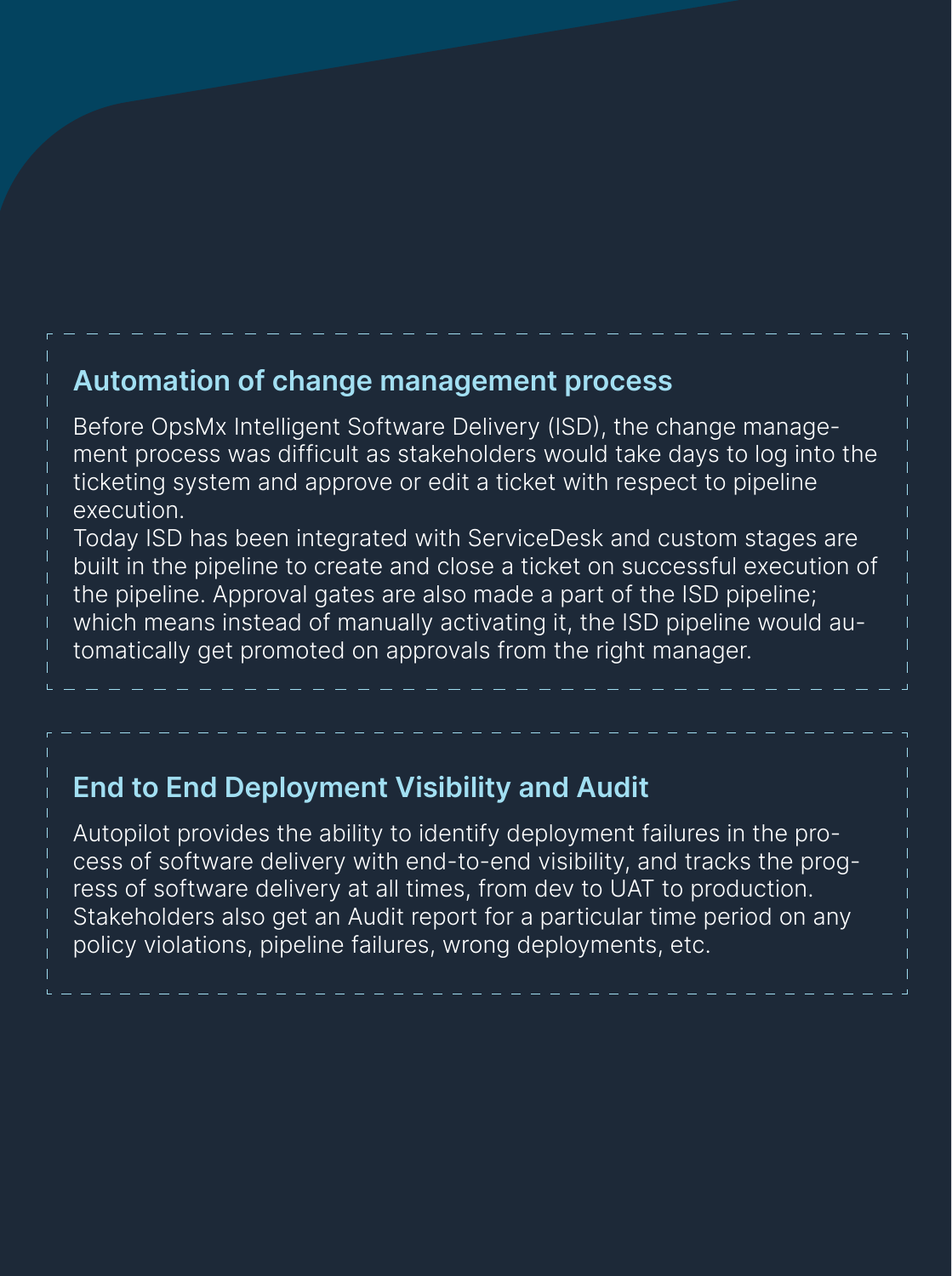# **Results:**

OpsMx Intelligent Software Delivery platform helped Interswitch DevOps and program managers to transform their software delivery, and the much-needed boost to accelerate their innovation with faster, frequent, and safe release processes.

#### **Code check-in to production times have been reduced from days to hours**

The application team and DevOps team are able to deploy 100+ microservices and monoliths into production faster with ISD pipelines streamlining their deployment and delivery process. Their lead time - from code commit to production release - has now been reduced from days to hours.

> The goal of reducing deployment timelines was made possible by OpsMx Intelligent Software Delivery platform. As everything is streamlined under one umbrella, there was a 70% reduction in the lead time to move code to production

says Grace Akinsola, Program Manager at **Interswitch.** 

#### **The change management process takes hours instead of days**

With ISD automatically creating, updating, and closing tickets, the dependency on manual updating of tickets and starting/halting a pipeline has been eliminated. The automated change management process now just takes hours instead of days.

### **900+ applications are automatically getting deployed using ISD**

Today Interswitch IT is adopting ISD at a faster rate. To date, 100+ developers and DevOps engineers have configured 600+ pipelines to deploy 900+ applications into AKE and on-prem Kubernetes.